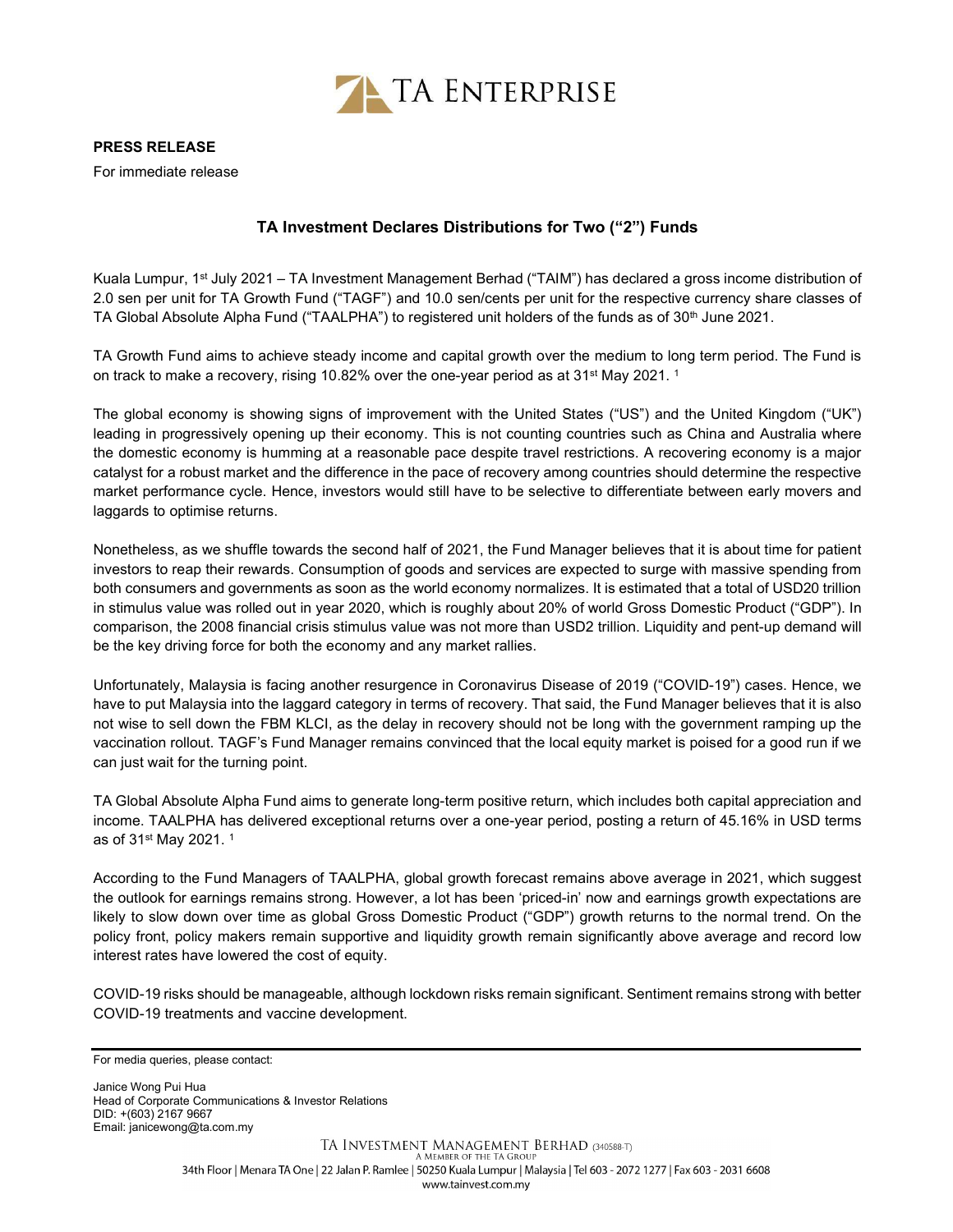

TAALPHA's Fund Managers believes that valuations could be a headwind. In their opinion, investors will need to adapt to paying a premium for companies best able to expand market share. 'Bubble-risk' remains significant, especially if stronger earnings growth does not come through. Volatility can still spike as seen earlier. Thus, given the strength of the rally so far, bullish investors may still take some profits off the table. There has also been some cyclical-tilt back towards value stocks as the rally has matured.

In general, the market remains choppy. However, on balance, the Fund Managers remain constructive on Global equities. They believe that inflation is transitory and that higher bond yields will not derail equities given the resiliency in economic activity which points to strong earnings recovery.

Given this environment, the Fund Managers remain vigilant and have made changes to the portfolio to adapt to the changing landscape. The Fund is fully invested and the portfolio has been diversified across different risk clusters and alpha drivers including both structural and cyclical growth stocks which the Fund Managers believe can continue to perform in this environment.

(Source: TA Investment Management Berhad, Fullerton Fund Management Limited, as at 30<sup>th</sup> June 2021) <sup>1</sup>Lipper for Investment Management, as at 31<sup>st</sup> May 2021

– END –

For media queries, please contact:

Janice Wong Pui Hua Head of Corporate Communications & Investor Relations DID: +(603) 2167 9667 Email: janicewong@ta.com.my